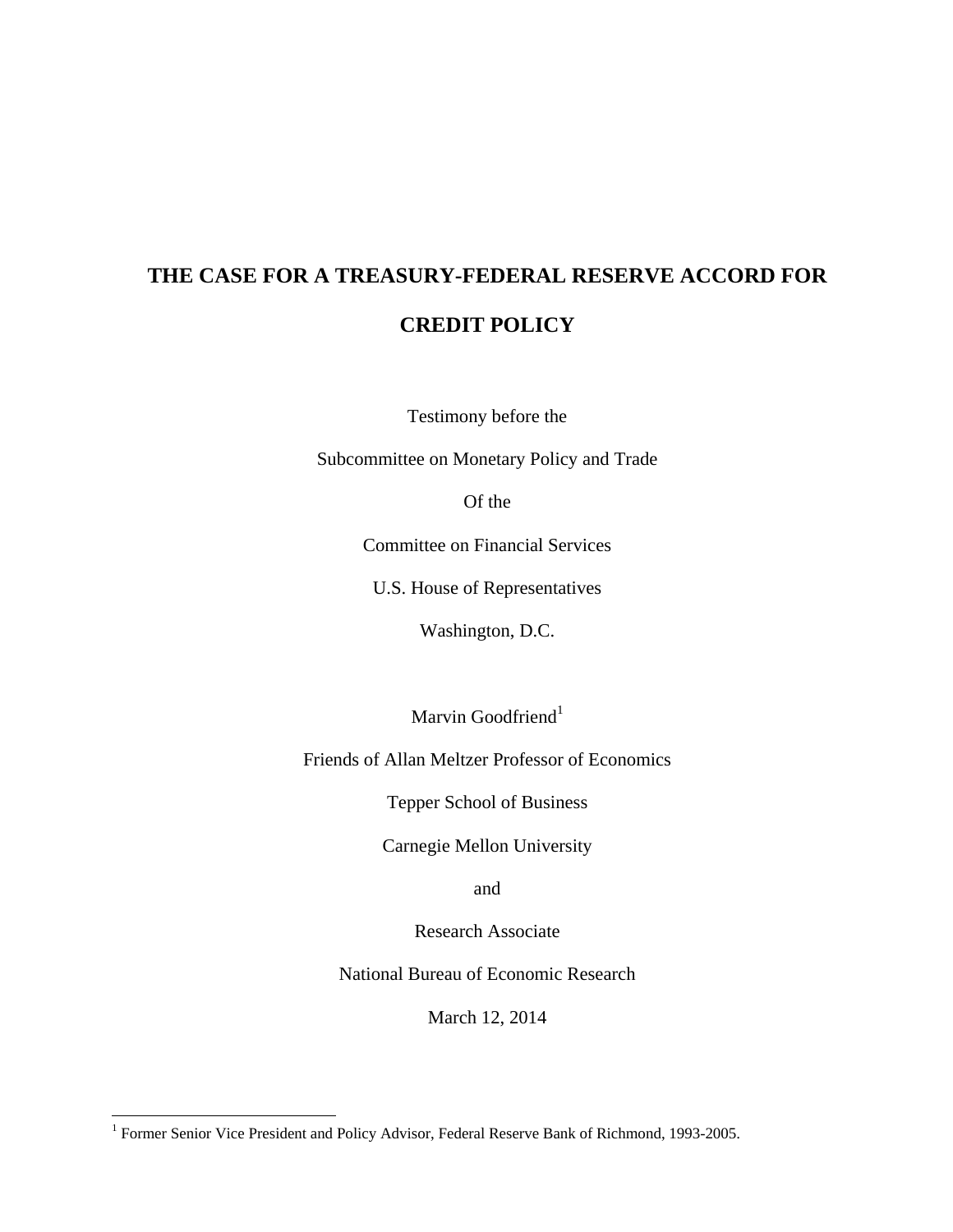## **Introduction**

I am pleased to be invited to testify before the Subcommittee on Monetary Policy and Trade of the House Committee on Financial Services on "Federal Reserve Oversight: Examining the Central Bank's Role in Credit Allocation." My testimony, "The Case for a Treasury—Federal Reserve Accord for Credit Policy," argues that the 1951 Treasury-Fed Accord on monetary policy should be supplemented with a Treasury-Fed Accord on credit policy.

Flexibility and decisiveness are essential for effective central banking. Independence enables a central bank to react promptly to macroeconomic or financial shocks without the approval of the Treasury or the legislature. Central bank initiatives must be regarded as legitimate by the legislature and the public, otherwise such initiatives will lack credibility essential for their effectiveness. The problem is to identify the limits of independence on monetary policy and credit policy to preserve a workable, sustainable division of responsibilities between the central bank and the fiscal authorities—the legislature and the Treasury.

#### **The Suitability of Monetary Policy for Delegation to an Independent Central Bank**

Monetary policy can be conducted independently by a central bank because the objectives of monetary policy—price stability and full employment—are reasonably clear and coherent. Moreover, monetary policy is about managing aggregate bank reserves, interest on reserves, and currency to influence the general level of interest rates for the whole economy. Assets are acquired only as a means of injecting bank reserves and currency into the economy. Hence, monetary policy can be implemented by confining asset purchases to Treasury securities. And "Treasuries only" keeps the independent central bank free of politics because it avoids credit risk, and because the central bank simply returns interest on its Treasuries to the Treasury (net of operating expenses), for the fiscal authorities to spend as they see fit.

1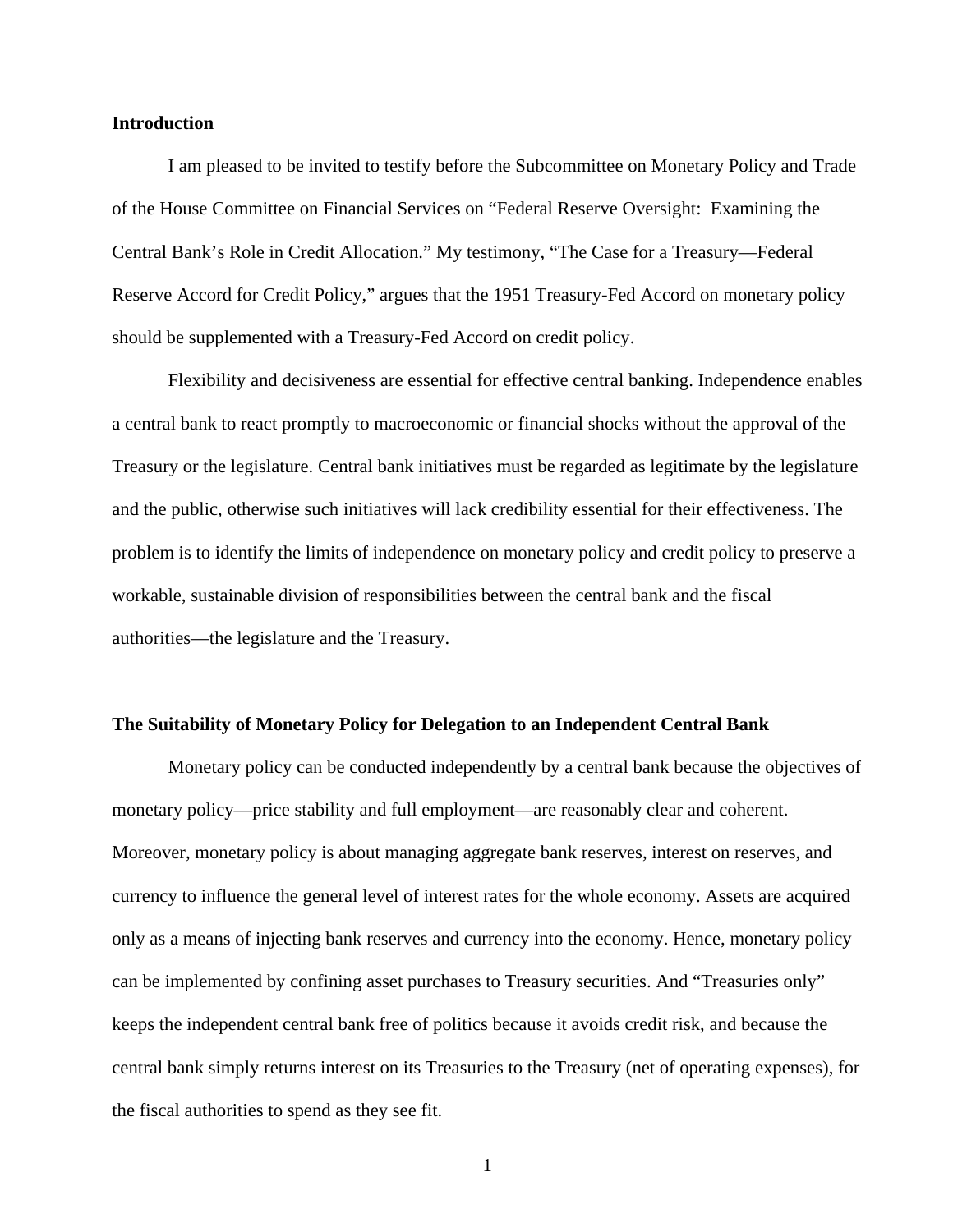# **The Unsuitability of Credit Policy for Implementation by an Independent Central Bank**

Credit policy satisfies none of the conditions that make monetary policy suitable for management by an independent central bank. Credit policy involves selling Treasury securities from the central bank portfolio and lending the proceeds to a private financial institution, or using the proceeds to acquire non-Treasury debt such as mortgage backed securities. Credit policy has no effect on the general level of interest rates because it doesn't change aggregate bank reserves or interest paid on reserves. Credit policy is debt-financed fiscal policy. The central bank returns to the Treasury interest earned on Treasuries that it holds; so when the central bank sells Treasuries to the public to finance credit policy initiatives, the result is as if the Treasury financed the credit policy by issuing new Treasury debt.

Credit policy works by exploiting the government's creditworthiness—the power to borrow credibly against future taxes—to facilitate flows to distressed or favored borrowers. Doing so involves a fiscal policy decision to put taxpayer funds at risk in the interest of particular borrowers. All central bank credit initiatives carry some credit risk and expose the central bank and ultimately, taxpayers to losses and controversial disputes involving credit allocation.

Even fully risk-free collateralized central bank credit policy exposes taxpayers to losses if the borrower fails subsequently. For instance, emergency "last resort lending" that finances the exit of uninsured claimants of a financial institution that fails with the loan outstanding, strips that institution of collateral that would have been available to cover the cost of insured deposits if the institution had been closed more promptly.

#### **Clarifying the Boundary of Independent Central Bank Credit Policy**

The 1951 Accord between the Treasury and the Fed was one of the most dramatic events in U.S. financial history. The Accord ended an arrangement dating from World War II in which the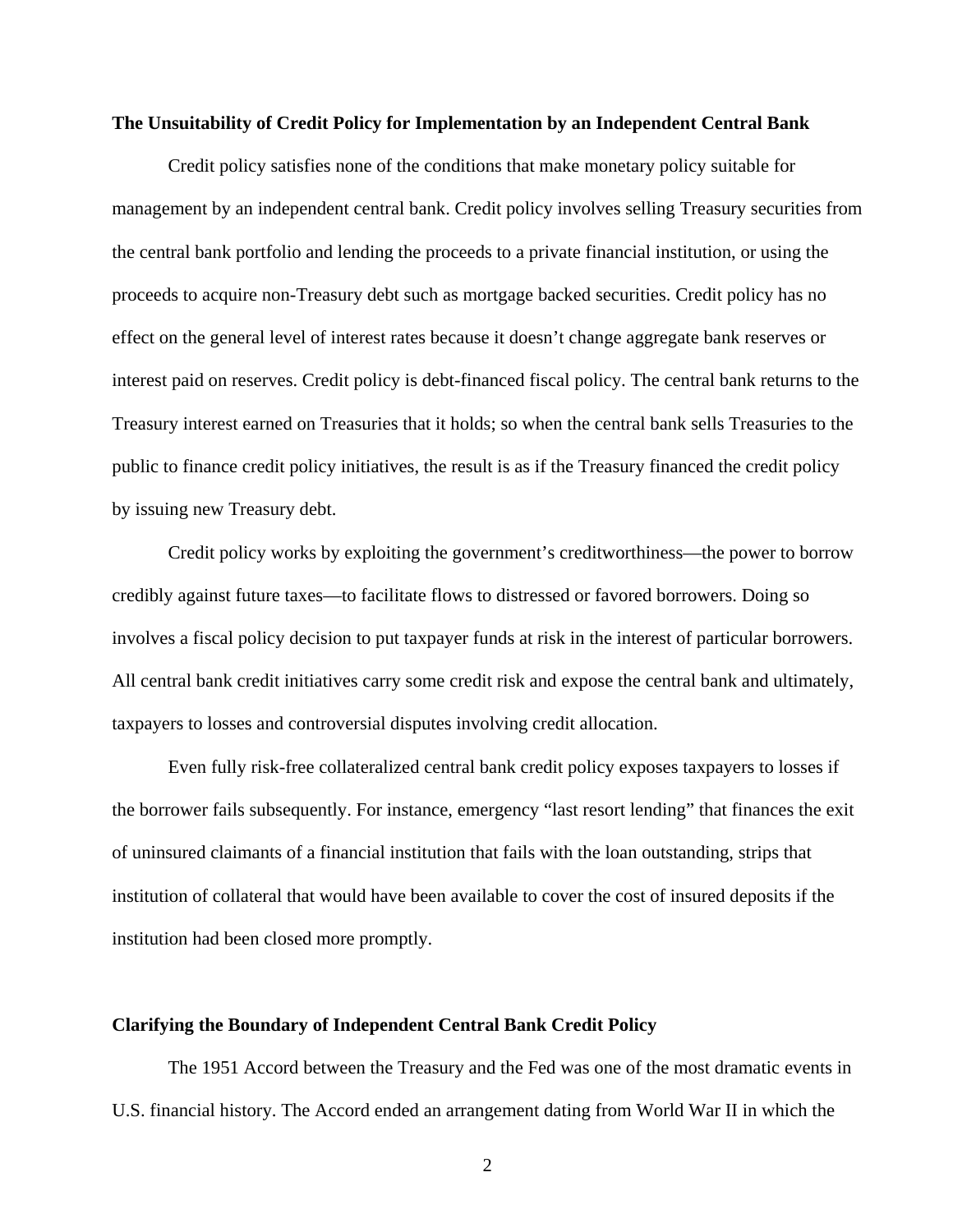Fed agreed to use its monetary policy powers to keep interest rates low to help finance the war effort. The Truman administration urged an extension of the agreement to keep interest rates low in order to hold down the cost of the huge Federal government debt accumulated during the war. Fed officials argued that keeping interest rates low would require inflationary money growth that would destabilize the economy and ultimately fail.<sup>2</sup> The Accord famously reasserted the principle of Fed independence so that monetary policy might serve exclusively to stabilize inflation and the macroeconomic activity.

Congress early on recognized that the Fed needed financial independence in order to conduct monetary policy effectively. The Fed is exempted from the congressional appropriations process in order to keep the political system from abusing its money-creating powers. The Fed finances its operations from interest earnings on its portfolio of securities. The Fed was given wide latitude regarding the size and composition of its balance sheet so it could react promptly, decisively, and independently to economic and financial conditions. In the early 1980s under the strong, independent leadership of Paul Volcker the Fed succeeded in establishing low inflation as the nominal anchor for monetary policy. Thus, Fed independence is today the institutional foundation for effective monetary policy.

The Fed has long executed credit policy in addition to monetary policy as "lender of last resort" to depository institutions. Credit policy is also subject to misuse for fiscal policy purposes. However, as long as Fed lending was relatively modest, temporary, and confined to depository institutions deemed solvent, and the Fed took good collateral against its loans, the potential for fiscal misuse was limited. Although the Fed has long needed an accord for credit policy, the lack of one was not a particularly pressing matter.<sup>3</sup>

 $\frac{2}{3}$  See Hetzel (2001), and Stein (1969).<br> $\frac{3}{3}$  Goodfriend (1994) and Schwartz (1992).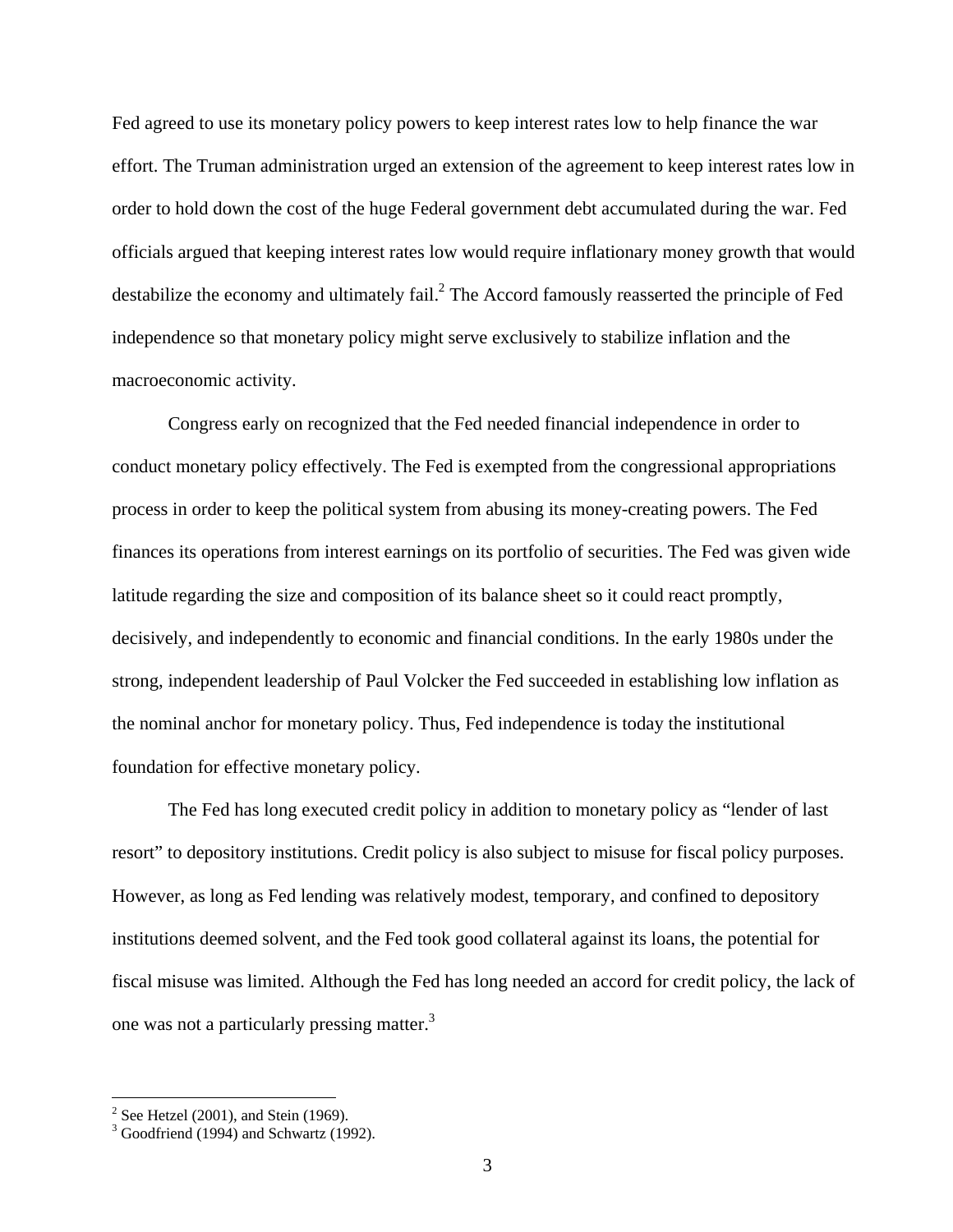The enormous expansion of Fed credit in the 2007-09 turmoil—lending beyond depository institutions and acquiring non-Treasury securities—demands an accord for Fed credit policy to supplement the accord on monetary policy. A credit accord should set guidelines for Fed credit policy so that pressure to misuse Fed credit policy for fiscal purposes does not undermine the Fed's independence and impair the central bank's power to stabilize financial markets, inflation, and macroeconomic activity.

Congress bestowed independence on the Fed only because it is essential for the Fed to do its job effectively.<sup>4</sup> A healthy democracy requires full public disclosure and discussion of the expenditure of public funds. The congressional appropriations process enables Congress to evaluate competing budgetary programs and to establish priorities for the allocation of public resources. Hence, the Fed—precisely because it is exempted from the appropriations process—should avoid, to the fullest extent possible, taking actions that can properly be regarded as within the province of fiscal policy and the fiscal authorities.

When the Fed purchases Treasury securities it transfers all the revenue from monetary policy to the fiscal authorities and hence does not infringe on their fiscal policy prerogatives. Monetary policy, perhaps with the help of interest on reserves, respects the integrity of fiscal policy fully.

Fed credit policy is another matter entirely, because all financial securities other than Treasuries or their equivalent carry some credit risk and all lending involves the Fed in potentially controversial disputes regarding credit allocation. When the Fed extends credit to private or other public entities lacking the "full faith and credit" backing of the US government, the Fed is allocating credit to particular borrowers, and therefore taking a fiscal action and invading the territory of the fiscal authorities.

<sup>&</sup>lt;sup>4</sup> The following paragraphs are from Broaddus and Goodfriend (2001).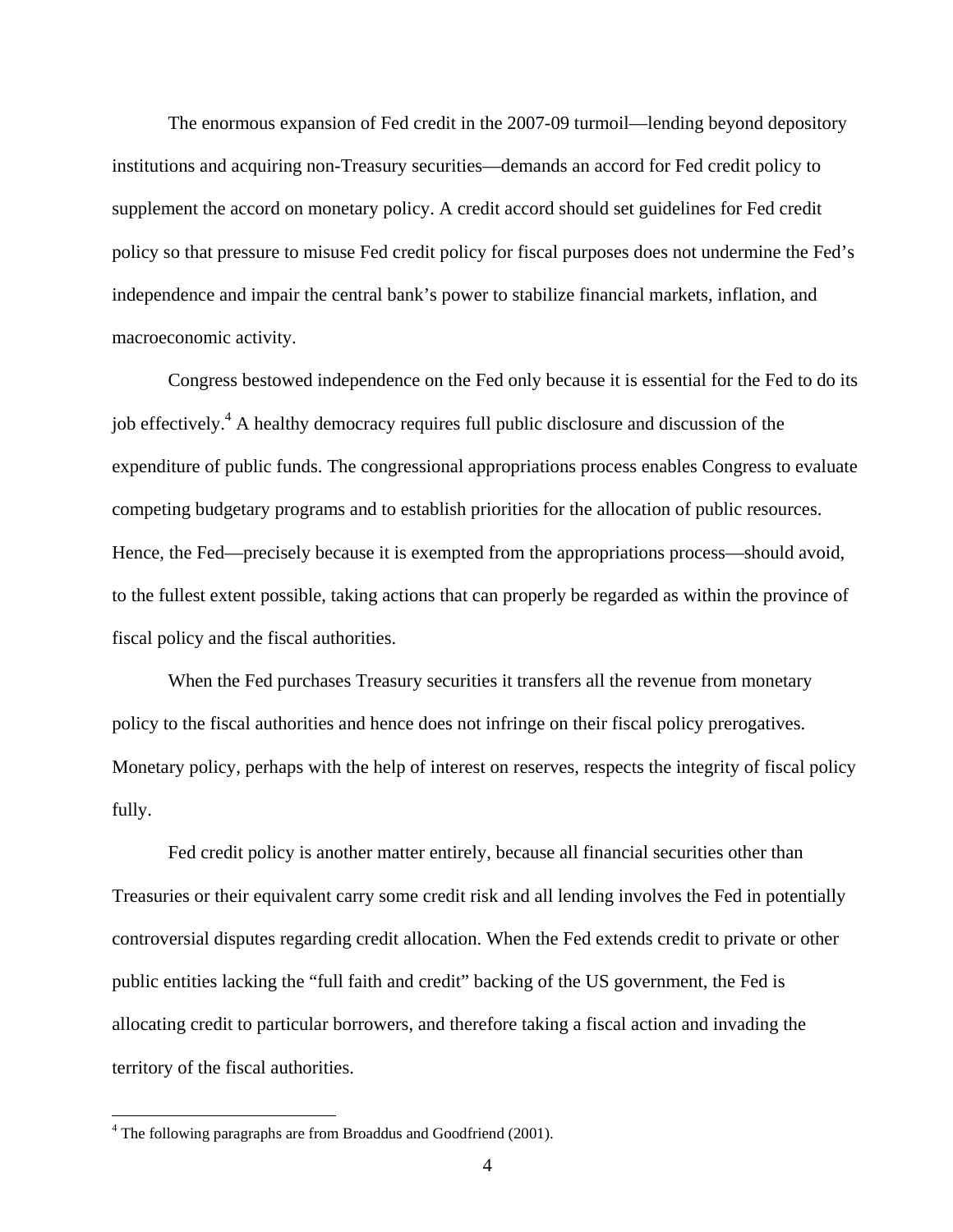As emphasized above, even fully collateralized lending that is riskless for the Fed exposes taxpayers to losses if the borrower fails subsequently. Fed credit that finances the exit of uninsured or unsecured lenders to a financial institution that fails while the loan is outstanding will have stripped the bank of collateral that could otherwise be available to cover the cost of insured deposits or other government guarantees.

It is important to appreciate the difficulties to which the Fed exposes itself in the pursuit of credit policy initiatives that go beyond ordinary last resort lending to solvent depository institutions. The Fed must decide how widely to expand its lending reach. Lending farther afield creates "an implied promise of similar actions in times of future turmoil," as Volcker put it, which the Fed may then be inclined to accommodate.<sup>5</sup> Fed presence in one credit market can drain lending from nearby credit channels and prompt calls for support in neighboring credit classes. The Fed must determine the relative pricing of its loans based on risk and collateral. The Fed must be accountable for its credit allocations and the returns or losses on its loans or security purchases. The public deserves transparency on Fed credit extensions beyond ordinary lending to solvent depository institutions. Yet, congressional oversight opens the door to political interference in the Fed's lending or non-Treasury acquisitions. Broadly speaking, the Fed is exposed to pressure to exploit the central bank's off-budget status to circumvent the appropriations process.

Moreover, the Fed and the fiscal authorities must cooperate on banking, financial, and payments system policy matters. This interdependence exposes the Fed to political pressure to make undesirable concessions with respect to its credit policy initiatives in return for support on other

 $<sup>5</sup>$  See Volcker (2008), page 2, and the discussion of the "limited commitment" problem in Goodfriend and Lacker</sup> (1999).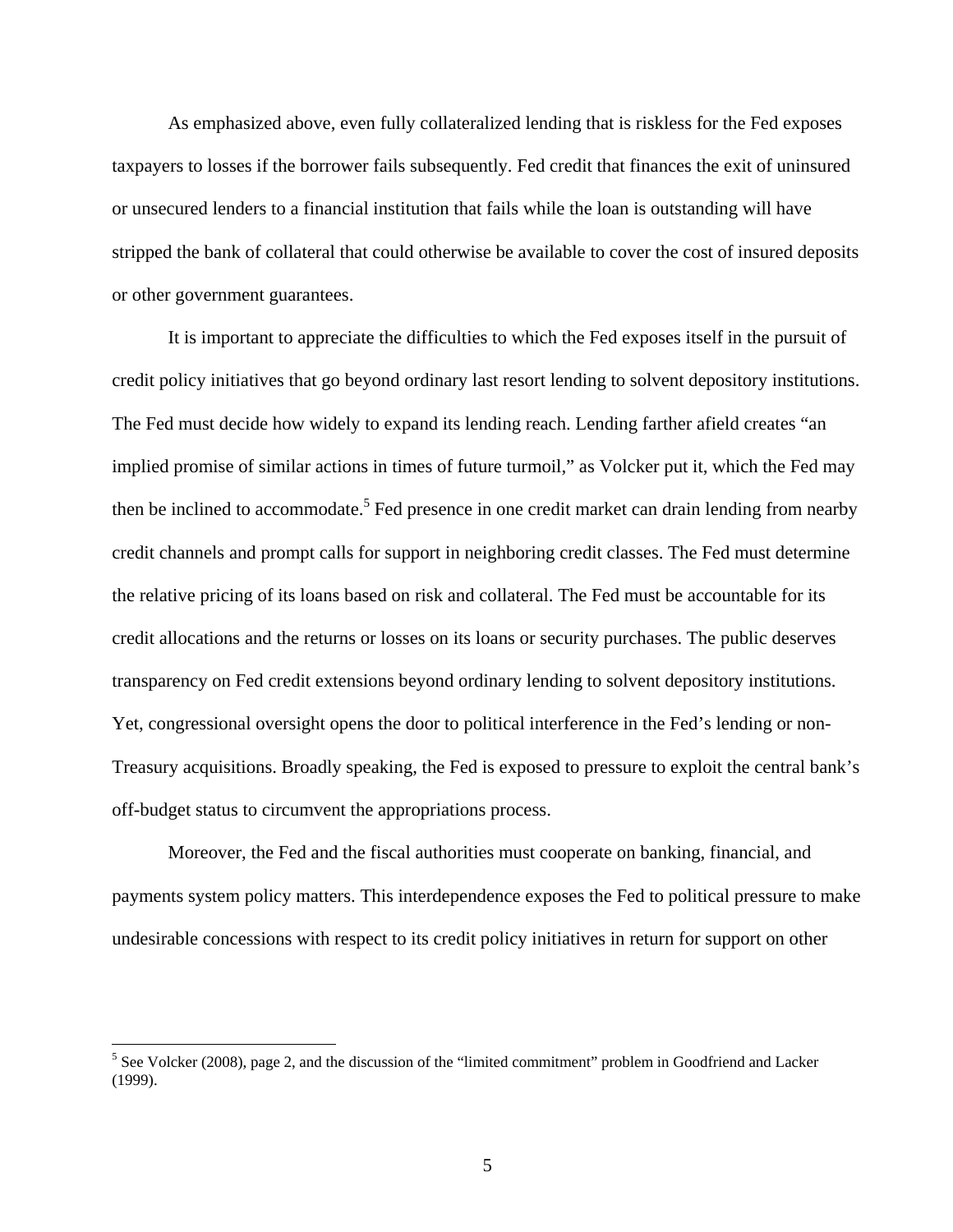matters. Worse, the Fed could be pressured to make concessions on monetary policy to deflect pressure regarding credit policy.

# **"Accord" Principles for Central Bank Credit Policy**

By its very nature then, credit policy has the potential to create friction between the independent central bank and the fiscal authorities. That friction is evident in the tense relationship between the Fed and Congress in the aftermath of the credit turmoil. The problem is that credit policy undoes "Treasuries only" so to speak, and uses some of the revenue from monetary policy to acquire non-Treasury assets without the authorization of the fiscal authorities. Unlike monetary policy, credit policy directs public funds to specific borrowers, and necessarily favors one class of creditors or one sector of the economy over another.

Even the central bank acquisition of government agency debt or securities packaged by government agencies is problematic. Except in rare cases when Congress has granted "full faith and credit" backing to government agency debt or securities packaged by government agencies, acquisition of such securities by the central bank has allocative consequences because it steers credit in a particular direction and confers an implied preferential status enhancing that agency's creditworthiness.

Central bank credit policy must be circumscribed with clear, coherent boundaries.<sup>6</sup> One could deny credit policy powers to the central bank altogether by requiring the central bank to pursue a "Treasuries only" asset acquisition policy. But credit policy has been useful in the recent turmoil and last resort lending to temporarily illiquid but solvent depositories has long been a valued part of independent central banking. Moreover, conventional last resort lending is reasonably compatible with central bank independence. Last resort lending to supervised, solvent depositories,

<sup>6</sup> Friedman (1962), pp. 232-4.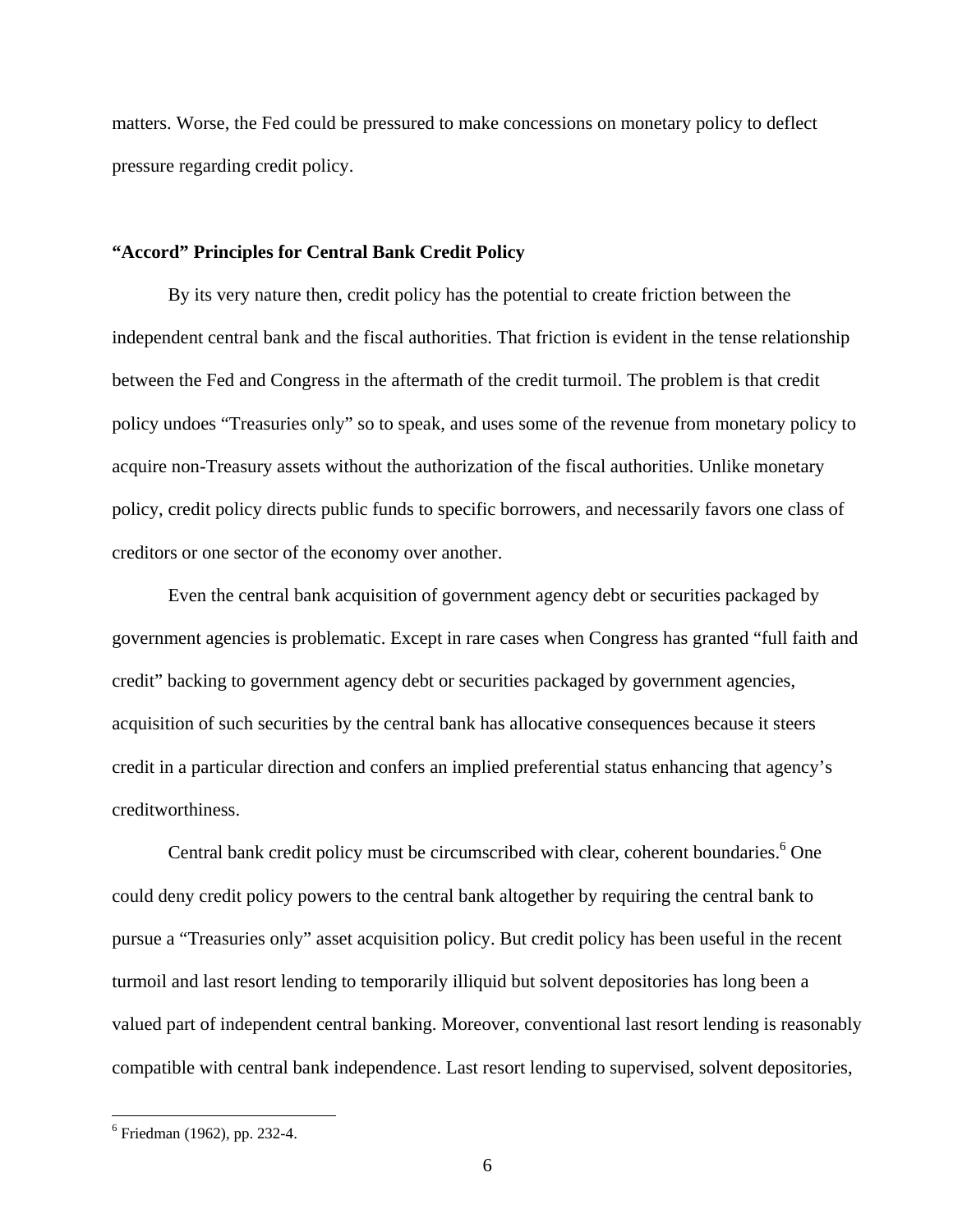on a short-term basis, against good collateral provides multiple layers of protection against ex post losses and ex ante distortions. So the fiscal policy consequences of conventional last resort lending are likely to be minimal, and the scope for conflict with the fiscal authorities small.

On the other hand, expansive credit initiatives—those that extend a central bank's credit reach in scale, maturity, and collateral to unsupervised non-depository institutions and the purchase of non-Treasury securities—inevitably carry substantial credit risk and have significant allocative consequences. Expansive credit initiatives infringe significantly on the fiscal policy prerogatives of the Treasury and Congress and properly draw the scrutiny of the fiscal authorities. Hence, expansive credit initiatives jeopardize central bank independence and should be circumscribed by agreement between the fiscal authorities and the central bank.

Furthermore, an ambiguous boundary of expansive central bank credit policy creates expectations of accommodation in financial crises which blunt the incentive of private entities to take preventive measures beforehand to shrink their counterparty risk and their reliance on shortterm finance. Moreover, an ambiguous central bank credit reach also blunts the incentive of the fiscal authorities to prepare procedures by which fiscal policy could act systematically and productively in times of financial turmoil. The chaotic, reluctant involvement of Congress in the fall 2008 crisis contributed enormously to the financial panic and greatly worsened the Great Recession.

Such reasoning suggests the following three principles as the basis for a Treasury-Fed "Accord" for credit policy. To reiterate, Congress bestows Fed independence only because it is necessary for the Fed to do its job effectively. Hence, the Fed should perform only those functions that must be carried out by an independent central bank. The problem is to identify the limits of independence on credit policy to preserve a workable, sustainable division of responsibilities between the central bank and the fiscal authorities—the legislature and the Treasury.

7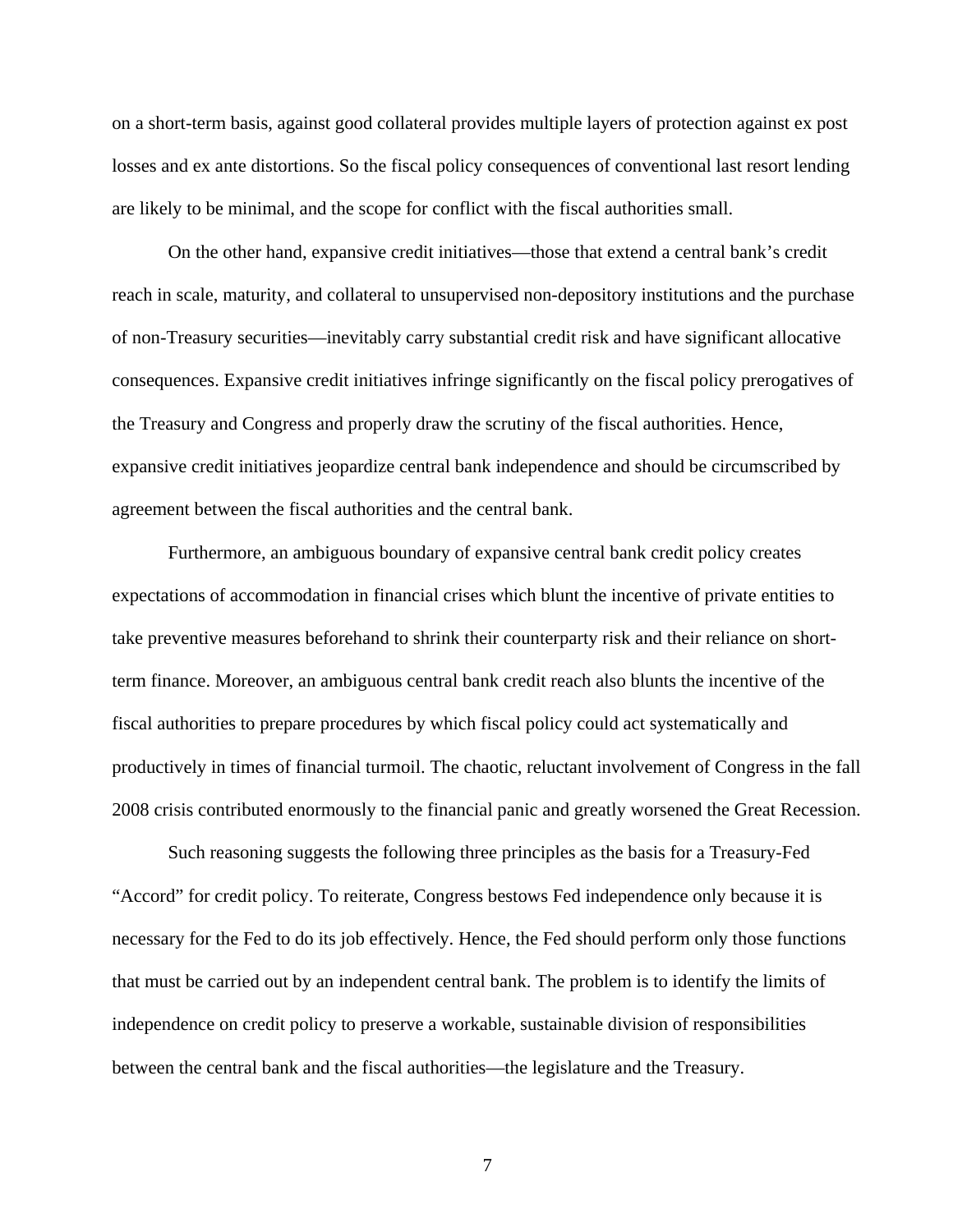Principle 1: As a long run matter, a significant, sustained departure from a "Treasuries only" asset acquisition policy is incompatible with Fed independence.

Principle 2: The Fed should adhere to "Treasuries only" except for occasional, temporary, well-collateralized ordinary last resort lending to solvent, supervised depository institutions.

Principle 3: Fed credit initiatives beyond ordinary last resort lending should be undertaken only with prior agreement of the fiscal authorities, and only as bridge loans accompanied by take-outs arranged and guaranteed in advance by the fiscal authorities.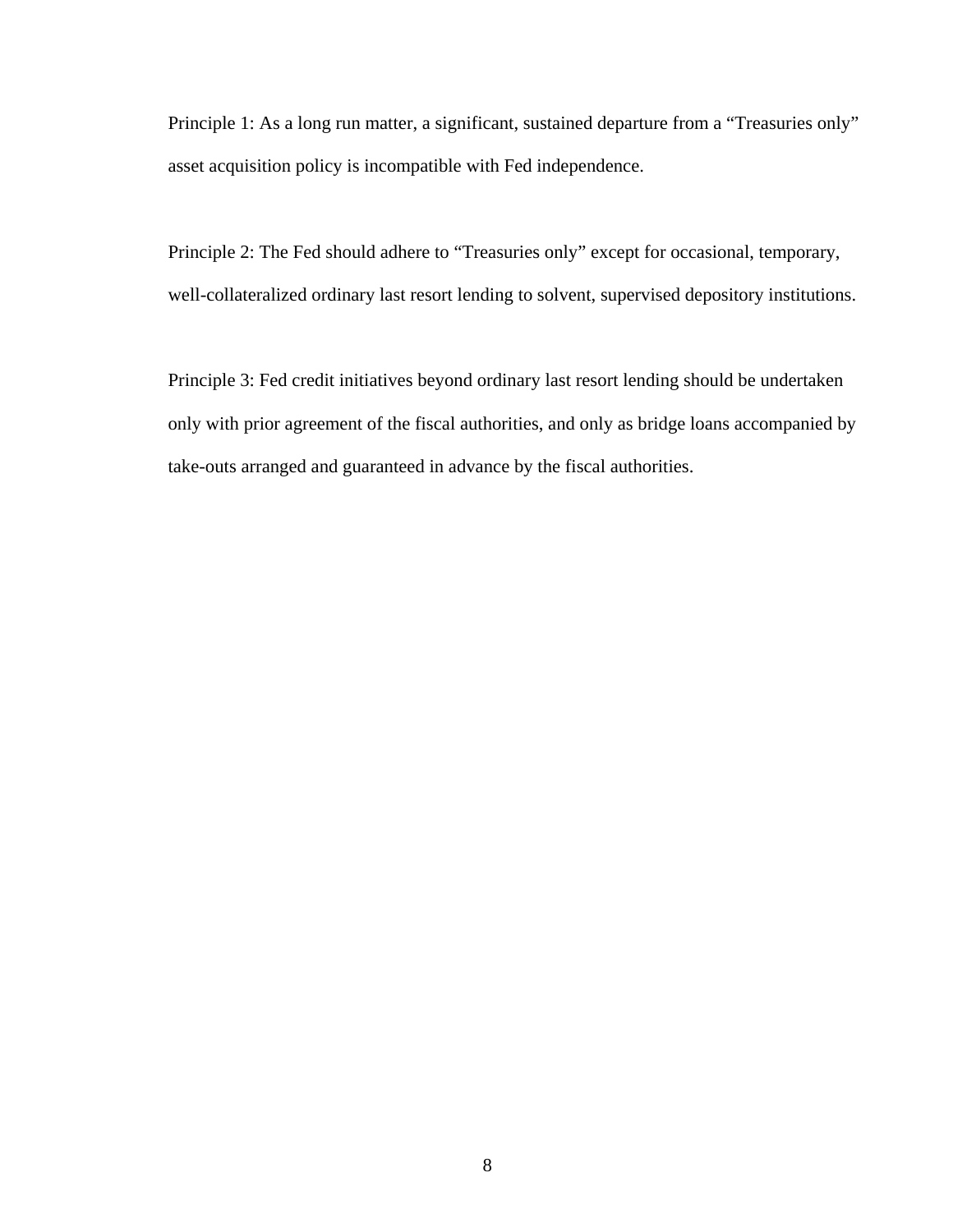## **References**

Broaddus, J. A. and M. Goodfriend, 2001. What Assets Should the Federal Reserve Buy? Federal Reserve Bank of Richmond *Economic Quarterly* (Winter), pp. 7-22.

Friedman, M., 1962. Should There Be an Independent Monetary Authority? In Yeager, L. B. (Ed), *In Search of a Monetary Constitution*, Cambridge, Mass.: Harvard University Press.

Goodfriend, M. 1994. Why We Need an "Accord" for Federal Reserve Credit Policy. *Journal of Money, Credit, and Banking* (August), pp. 572-80.

\_\_\_\_\_\_\_\_\_\_\_\_2011. "Central Banking in the Credit Turmoil: An Assessment of Federal Reserve Practice," *Journal of Monetary Economics*, January, pp. 1-12.

Goodfriend, M. and J. Lacker. 1999. "Limited Commitment and Central Bank Lending," Federal Reserve Bank of Richmond *Economic Quarterly*, Volume 85, no. 4, fall, pp. 1-27.

Hetzel, R., 2001. The Treasury-Fed Accord: A New Narrative Account. Federal Reserve Bank of Richmond *Economic Quarterly*, (Winter), pp. 33-64.

Schwartz, A., 1992. The Misuse of the Fed's Discount Window. Federal Reserve Bank of St. Louis *Economic Review* (September/October), pp. 58-69.

Stein, H., 1969. The Liberation of Monetary Policy. In *The Fiscal Revolution in America*, Chicago: University of Chicago Press, pp. 241-80.